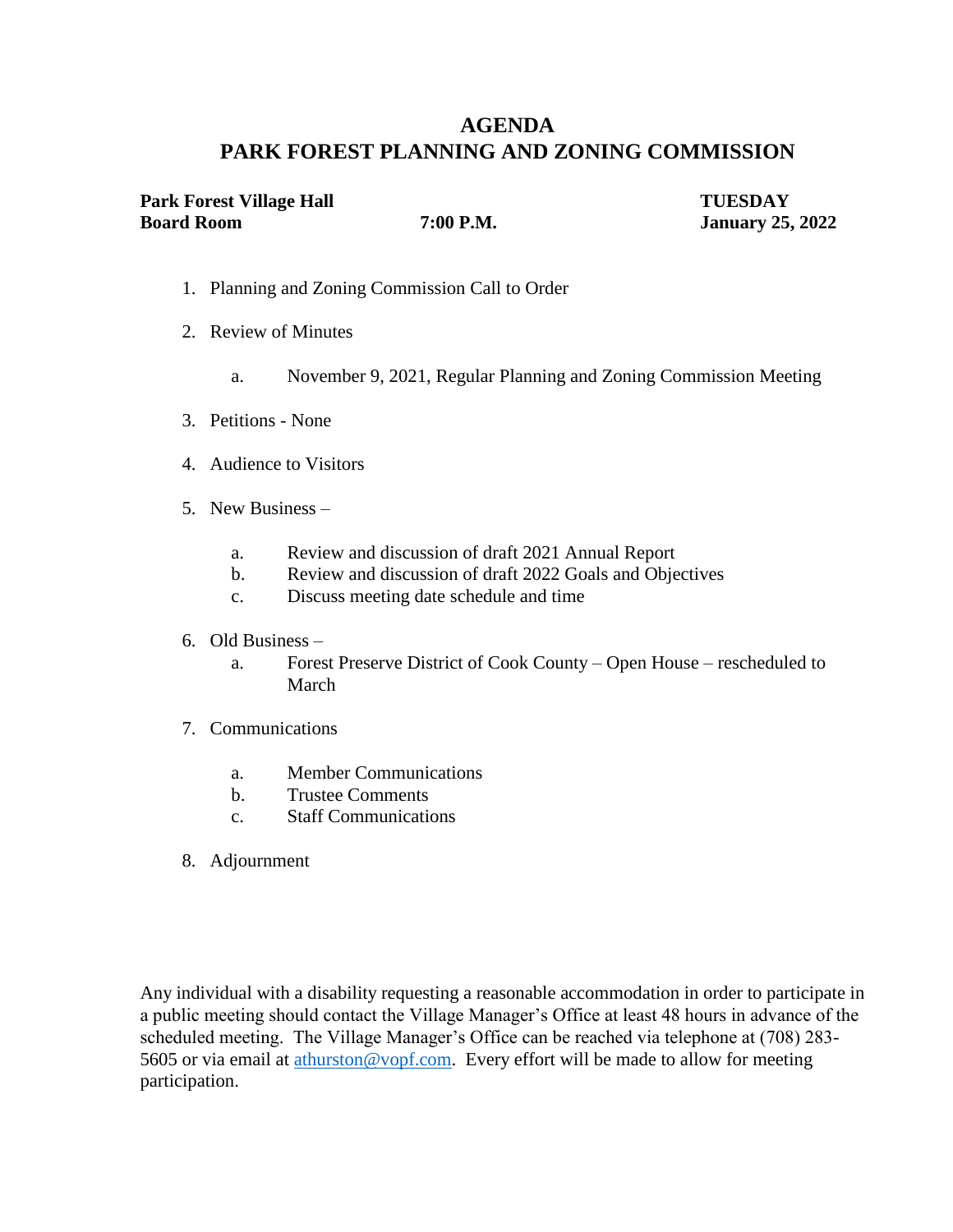#### **Park Forest Planning and Zoning Commission Meeting Minutes Park Forest Board Room Tuesday, November 9, 2021**

**Present:** Vice Chair Marguerite Hutchins; Commissioners: Samuel Brooks, Cynthia Burton-Prete, Kim Elmore-Perkins, Doug Price; Trustee Liaison Maya Hardy

**Staff:** Hildy Kingma, Director of Economic Development and Planning; Rob Gunther, Director of Recreation, Parks & Community Health

**Absent:** Chair Vernita Wickliffe Lewis; Commissioners: Kyle Brodnick, Denise Poston

**Visitors:** Chris Slattery and Credell Walls, Staff from the Forest Preserve District of Cook County

**Call to Order:** The meeting was called to order at 7:08 pm.

**Review of Minutes October 12, 2021:** A motion to approve the minutes was made by Price. Seconded by Burton-Prete. All in favor.

**Petitions -** None

**Audience to Visitors:** None

#### **New Business:**

#### **a. Workshop with Staff from the Forest Preserve District of Cook County**

Kingma introduced Chris Slattery and Credell Walls from the Forest Preserve District of Cook County. She turned the floor over to them.

Slattery made a presentation on the Sauk Trail Woods Vison Plan and went over what they are looking to do to make improvements.

The floor was then turned over to the Commissioners. They asked questions and expressed their concerns towards the restoration of Sauk Trail Woods. Price asked about the restoration budget and Slattery stated that each year the resource management department gets about 4 million dollars and they supplement that money with grants when possible

Burton-Prete expressed concerns about whether or not the Forest Preserve District will actually act on restoring Sauk Trail Woods. She wanted to know how the Sauk Trail Woods can continue to be a priority for the 2022 and 2023 seasons, mentioning that the Commission met with staff from the Forest Preserve District six (6) years ago about restoration but nothing came from the meeting. She also wanted to know if the concerns and needs that were expressed six (6) years ago will be addressed this time because they have not changed. Slattery stated that's why they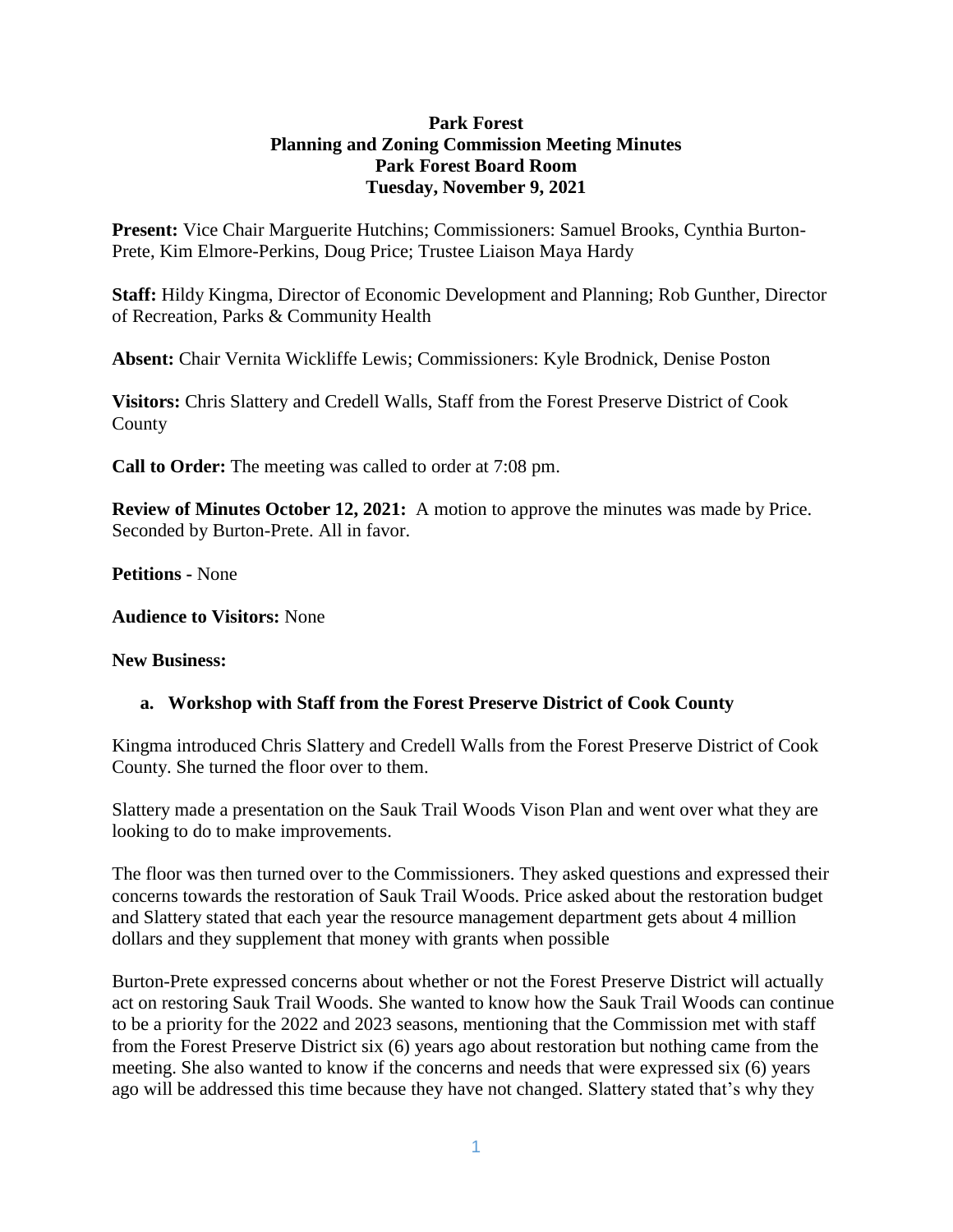are here because Park Forest is one of the 12 sites they are looking to restore. Slattery also stated that they are only able to focus on 1 to 2 sites a year and the Sauk Trail Woods is one they want to focus on in 2022.

#### **Old Business -** None

#### **Communications:**

a. **Member Communications:** Brooks inquired about the strategic planning survey that was returned. Hardy stated that there were about 1,300 responses from residents. Brooks next inquired about the 2020 Census for the Village. Kingma will email the results to the Commissioners. Brooks then asked if any of the cannabis applicants were approved by the State. Kingma stated that the applicant doing transport has been approved for a license. The group that wants to build a new building for a craft grower on Western Avenue, and the group doing the craft grower at 80 North Street are still waiting. Another set of licenses will be issued in mid-December by the State. Kingma also stated that they have been talking to two other parties who have licenses and are looking for a new location. Brooks last inquired about the developer wanting to do a multi-unit residential building in downtown. Kingma stated that as far as they know, the developer is still interested.

Burton-Prete inquired about using residents of group homes to do small jobs for older residents of the Village. Kingma did not have any updates.

- b. **Trustee Comments:** The Rotary Club will be installing a memorial bench in Somonauk Park for James Settles, Trustee Settles' husband. Also, the Rotary Club's annual poinsettia and citrus sale is currently underway. The Village has hired a new Communication Director, Jenette Sturges. The Park Forest 2022 Oscar Awards will be on January 28th at Freedom Hall. If you know anyone who needs help with their water bill, CEDA has extra funds.
- c. **Staff Communications:** None

**Adjournment:** A motion was made by Price to adjourn, seconded by Elmore-Perkins. All in favor. Meeting adjourned at 8:54 pm.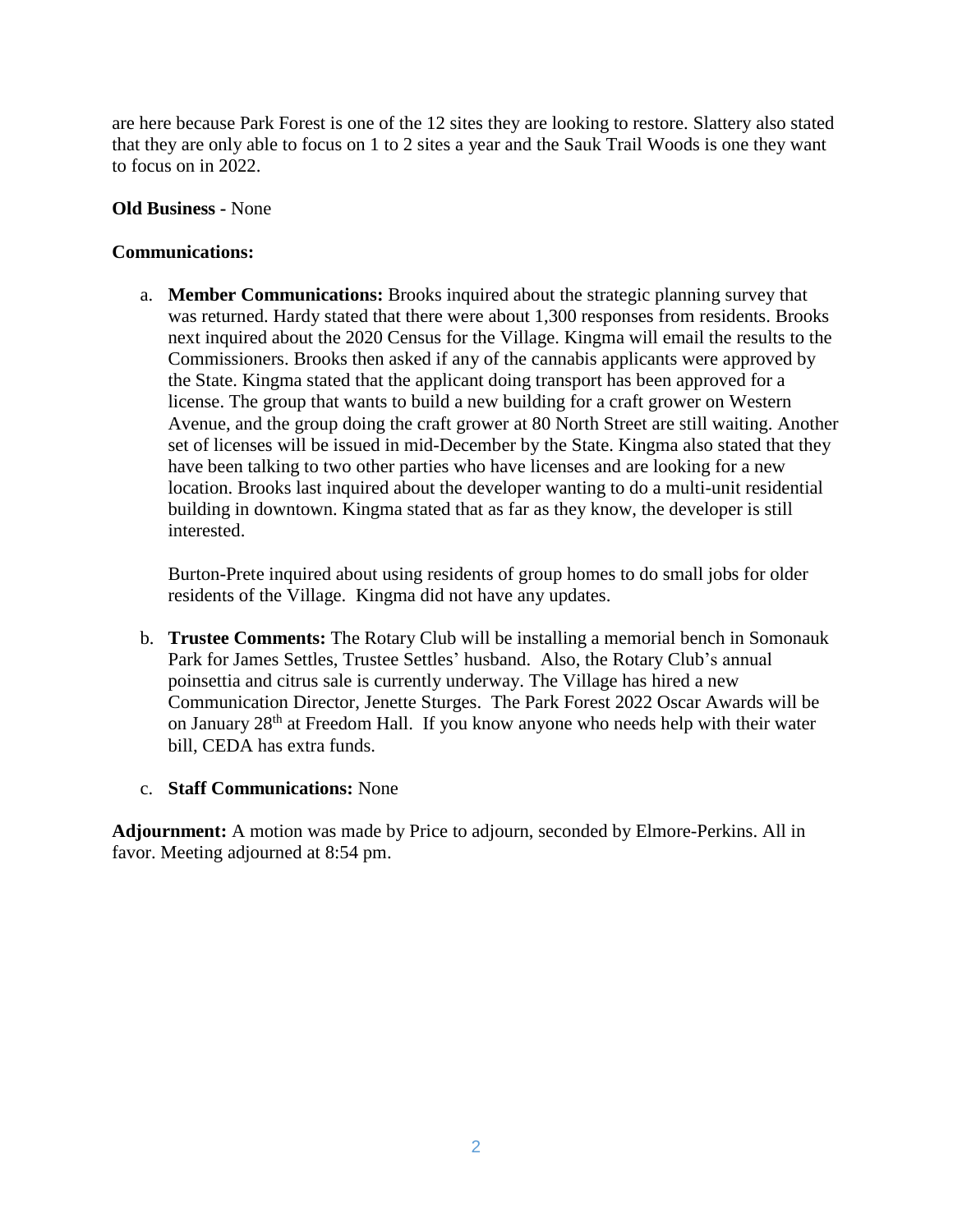#### **PLANNING AND ZONING COMMISSION**

#### **ANNUAL REPORT TO THE PARK FOREST BOARD OF TRUSTEES 2021**

#### Introduction

The purpose and mission of the Planning and Zoning Commission is to "develop the comprehensive plan and land use map for the Village, review all requests for land use changes, and make recommendations to the Board of Trustees to ensure consistency with the plan and land use map".

As of the end of 2021, the Planning and Zoning Commission has eight of nine members, although one Commission member has not attended any meetings during 2021. The Commission meets regularly on the second Tuesday of the month at 7:00 p.m. in the Village Hall Board Room, with a meeting also scheduled on the fourth Tuesday if it is needed. Meetings were held virtually via Zoom Meetings due to the COVID-19 pandemic from January through April. After that time, all meetings were held in person. Hildy Kingma, Director of the Village's Department of Economic Development and Planning, is the staff liaison, and Trustee Maya Hardy is the Trustee Liaison.

General Activities

The Commission met on nine occasions during 2021.

The Commission's 2021 Goals and Objectives are attached, along with a summary of accomplishments (see the items in *italics*).

#### General Land Use and Zoning Requests

During 2021, the Planning and Zoning Commission considered the following land use requests:

 Two requests for Major Variation to Article III-4.C.6. of the Unified Development Ordinance regarding the location of a fence at 133 Illinois Street and another request at 201 Illinois Street. The Commission recommended denial of both of these requests, and the Board supported the Commission's recommendation. Subsequently, the Board of Trustees and the Commission met to discuss the issues regarding the UDO fence standards.

#### Unified Development Ordinance Amendments

The Planning and Zoning Commission considered the following text amendments to the UDO, including:

- A Text Amendment to permit light manufacturing uses in the C-2 (Mixed Use) and C-3 (Corridor Commercial) zoning districts, with the requirement for a minimum of 500 square feet of retail space. The Commission recommended approval of this text amendment, and it was subsequently approved by the Board.
- A Text Amendment to the Use Standards for Community Residences (Article III-3.F.) to ensure compatibility with a recent Illinois Supreme Court ruling regarding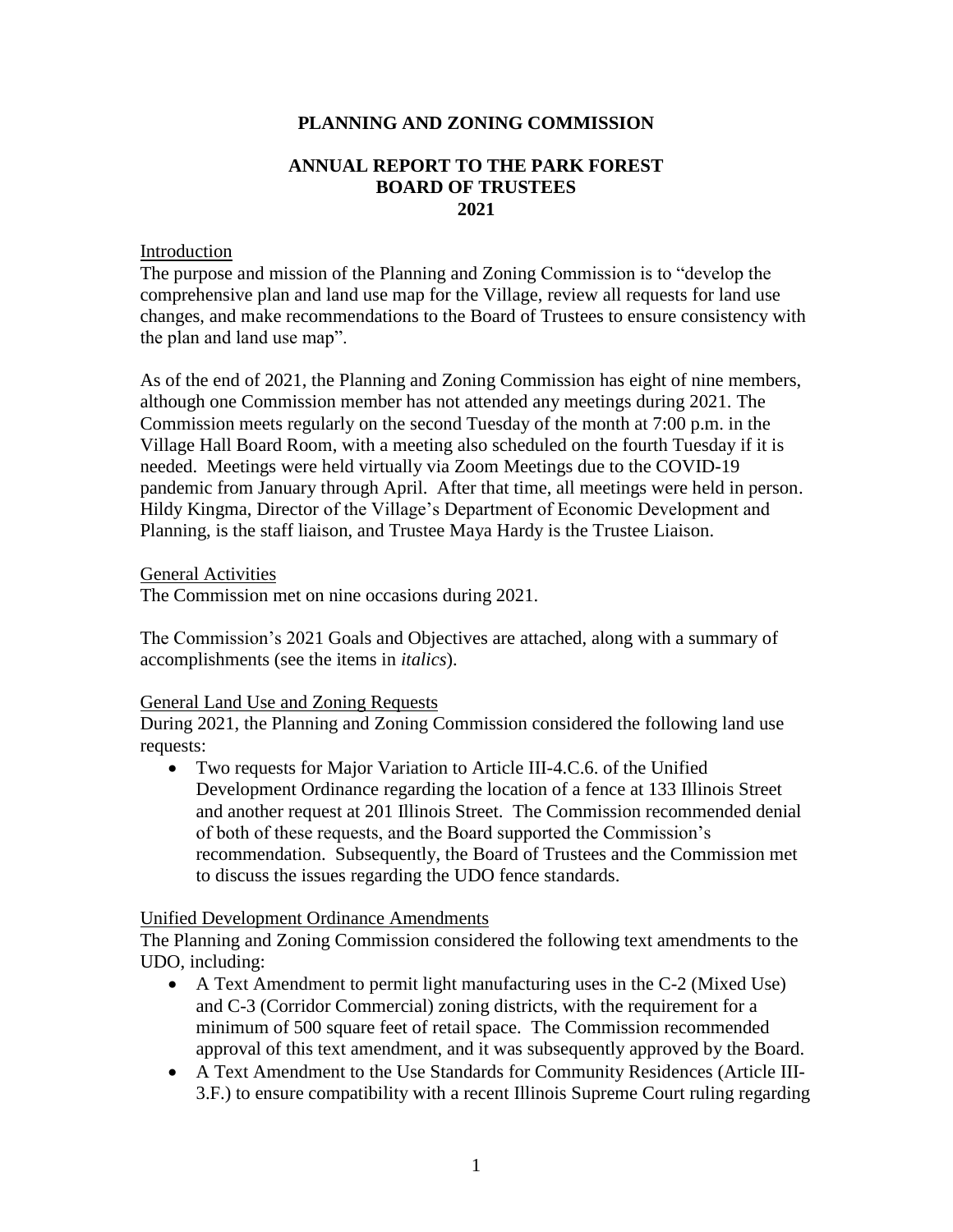this use. The Commission recommended approval of this text amendment, and it was subsequently approved by the Board.

 A Text Amendment to add Chapter XI, Stormwater Management, to the UDO. The Commission recommended approval of this Text Amendment, and it was subsequently approved by the Board.

#### Planning Activities

In February 2021, the Commission conducted an update/review of the Comprehensive Housing Plan (adopted in February 2018), including a review of the accomplishments to date.

In November 2021, the Commission met with staff from the Forest Preserve District of Cook County to learn about their plans for capital improvements, resource management, and programming at the Sauk Woods Forest Preserve. The FPDCC staff informed the Commission that a community meeting/listening session will be held in Park Forest early in 2022 to gain more public input on the future of the Sauk Wood Forest Preserve.

Respectfully Submitted, PLANNING AND ZONING COMMISSION MEMBERS: Vernita Wickliffe-Lewis, Chair Cynthia Burton-Prete Marguerite Hutchins, Vice Chair **Doug Price Judith Gonzalez** Denise Poston Kim Elmore-Perkins Samuel Brooks Kyle Brodnick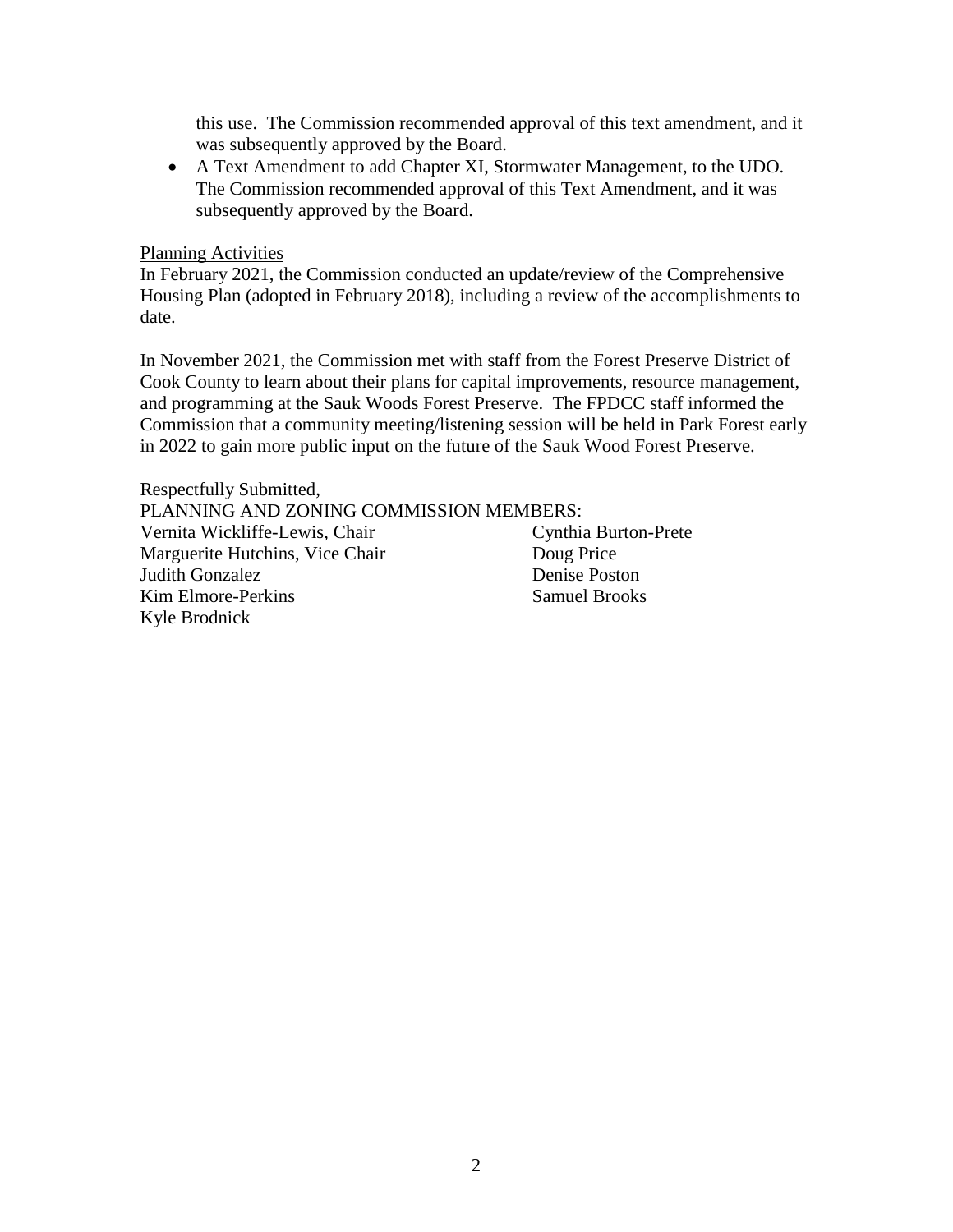#### **PLANNING AND ZONING COMMISSION 2021 GOALS AND OBJECTIVES**

## **GOAL #1**

Review and act expeditiously to make recommendations on existing and new development proposals.

## **OBJECTIVES**

• Review all development proposals and other land use requests as submitted throughout the year.

## **TIME LINE**

This is an ongoing goal that will be implemented throughout the year as development proposals are submitted.

 *Two requests for a Major Variation to Article III-4.C.6. of the Unified Development Ordinance regarding the location of a fence at 133 Illinois Street and another request at 201 Illinois Street. The Commission recommended denial of both of these requests, and the Board supported the Commission's recommendation. Subsequently, the Board of Trustees and the Commission met to discuss the issues regarding the UDO fence standards.* 

## **GOAL #2**

Amend Village's Unified Development Ordinance as needed.

### **OBJECTIVES**

• Pending review of the draft ordinance by the Illinois Department of Natural Resources, conduct public meetings and formal public hearings as needed to ensure full public awareness of the impacts of the new storm water management ordinance.

### **TIME LINE**

This is an ongoing goal that will be implemented throughout the year as requests to amend the UDO are submitted.

- *A Text Amendment to permit light manufacturing uses in the C-2 (Mixed Use) and C-3 (Corridor Commercial) zoning districts, with the requirement for a minimum of 500 square feet of retail space. The Commission recommended approval of this Text Amendment, and it was subsequently approved by the Board.*
- *A Text Amendment to the Use Standards for Community Residences (Article III-3.F.) to ensure compatibility with a recent Illinois Supreme Court ruling regarding this use. The Commission recommended approval of this Text Amendment, and it was subsequently approved by the Board.*
- *A Text Amendment to add Chapter XI, Stormwater Management, to the UDO. The Commission recommended approval of this Text Amendment, and it was subsequently approved by the Board.*

## **GOAL #3**

Implement the Priority #2 actions of the *Strategic Plan for Land Use and Economic Development* regarding the Plan for South Western Avenue Annexation.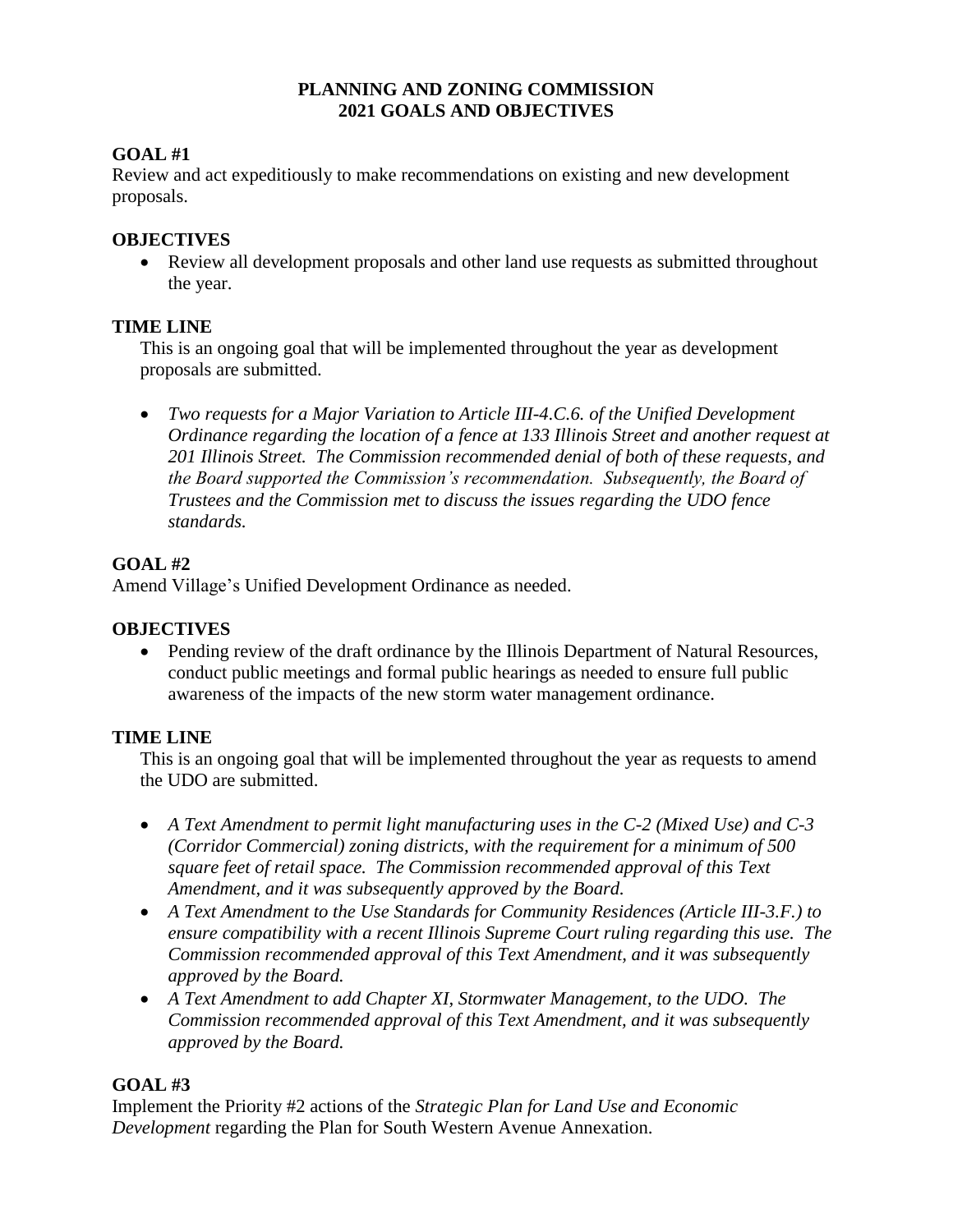### **OBJECTIVES**

- Recognize the high importance of preparing for development in this area because it is one of the limited areas for new development in Will County, and it has the potential for attracting development resulting from the South Suburban Airport and the Illiana Expressway.
- Promote new development along South Western Avenue.

#### **TIME LINE**

These Objectives should be pursued in the order listed.

#### **GOAL #4**

Implement the Priority #2 actions of the *Strategic Plan for Land Use and Economic Development* regarding the Plans for the Eastgate Neighborhood

#### **OBJECTIVES**

- Continue to seek grant funds for additional demolition/deconstruction and redevelopment activities.
- Continue to explore with Cook County and the Forest Preserve District of Cook County the ability to develop improved access to the Sauk Trail Woods from  $26<sup>th</sup>$  Street.
- At the time that potential development partners are identified, conduct a planning workshop to update the concept plan in the *Strategic Plan for Land Use and Economic Development*.

#### **TIME LINE**

These activities will occur throughout 2021 and continue into the foreseeable future.

- *In 2020, the Commission submitted a letter of support for an ITEP grant submittal to install a multi-use path along 26th Street. Unfortunately, in 2021, the Village learned that this grant request was not approved.*
- In November 2021, the Commission met with staff from the Forest Preserve District of *Cook County to learn about their plans for capital improvements, resource management, and programming at the Sauk Woods Forest Preserve. The FPDCC staff informed the Commission that a community meeting/listening session will be held in Park Forest early in 2022 to gain more public input on the future of the Sauk Wood Forest Preserve.*

### **GOAL #5**

Implement the Priority #2 actions of the *Strategic Plan for Land Use and Economic Development* regarding the Plans for DownTown Park Forest

#### **OBJECTIVES**

- Continually market the 2.25 acres of Village-owned land along Main Street for development consistent with the DownTown Gateway Mixed Use Concept.
- Continually market the vacant parking lots and the property at 350 Main Street for development consistent with the DownTown Master Plan.

### **TIME LINE**

These Objectives should be pursued as opportunities arise.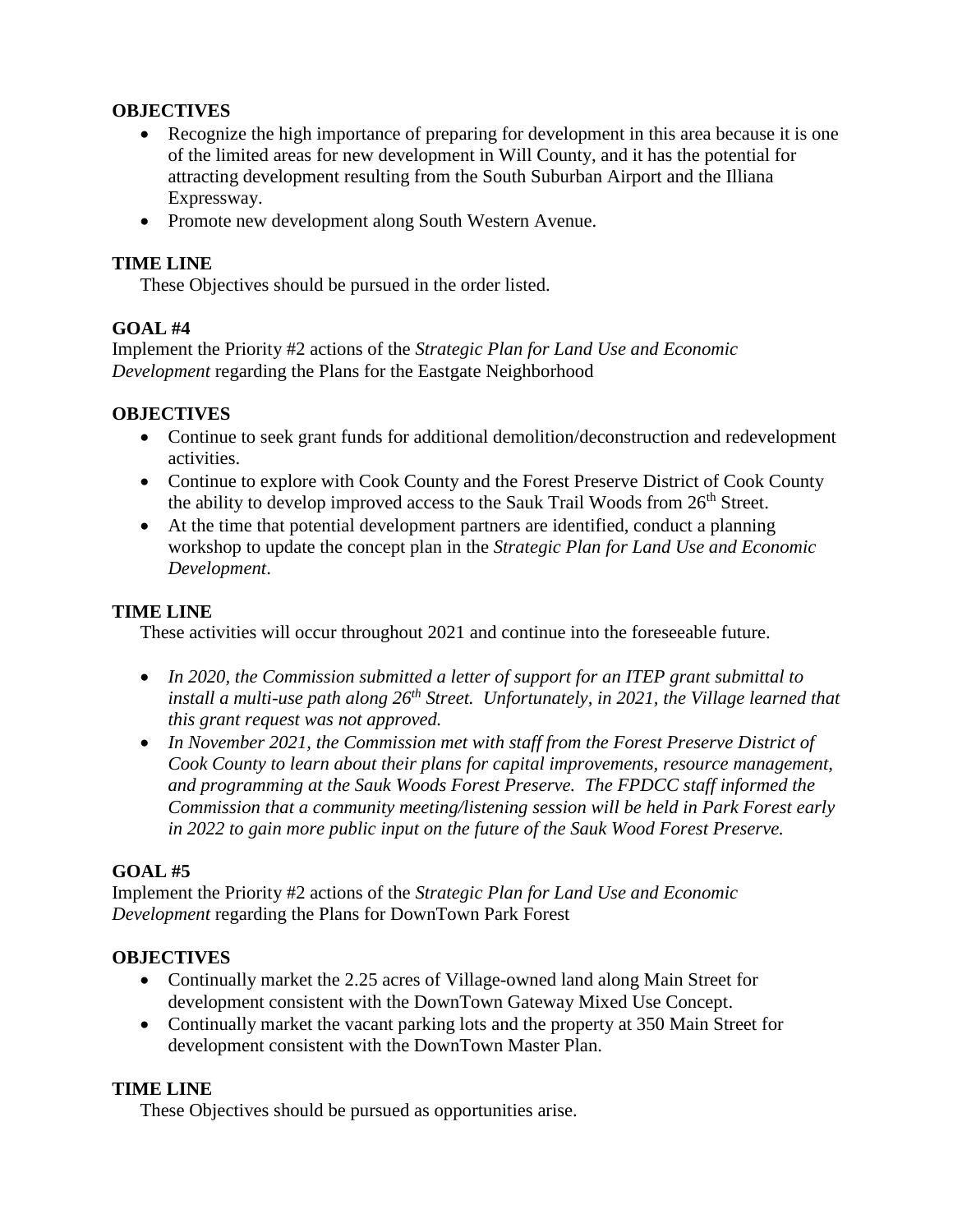## **GOAL #6**

Pursue opportunities for training of Planning and Zoning Commission members.

#### **OBJECTIVES**

- Encourage all Planning and Zoning Commissioners to attend the American Planning Association – Illinois Chapter conference.
- Request that the Village Attorney conduct a workshop for the Planning and Zoning Commission on the process for approval of variations.

## **TIME LINE**

These Objectives will occur throughout 2021.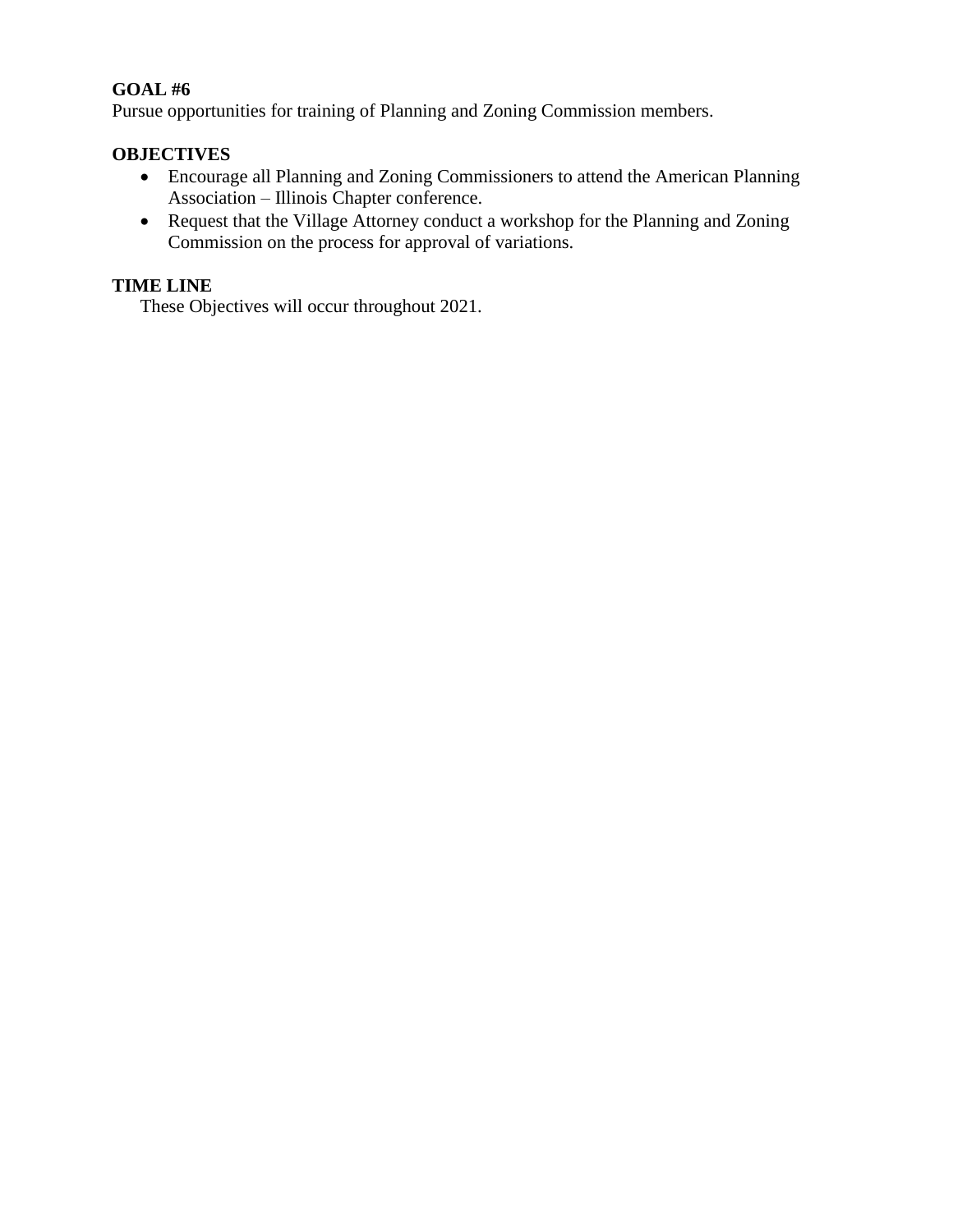#### **PLANNING AND ZONING COMMISSION 2022 GOALS AND OBJECTIVES- DRAFT**

## **GOAL #1**

Review and act expeditiously to make recommendations on existing and new development proposals.

### **OBJECTIVES**

• Review all development proposals and other land use requests as submitted throughout the year.

#### **TIME LINE**

This is an ongoing goal that will be implemented throughout the year as development proposals are submitted.

### **GOAL #2**

Amend Village's Unified Development Ordinance as needed.

#### **OBJECTIVES**

• Pending review of the draft ordinance by the Illinois Department of Natural Resources, conduct public meetings and formal public hearings as needed to ensure full public awareness of the impacts of the new storm water management ordinance.

#### **TIME LINE**

This is an ongoing goal that will be implemented throughout the year as requests to amend the UDO are submitted.

### **GOAL #3**

Implement the Priority #2 actions of the *Strategic Plan for Land Use and Economic Development* regarding the Plan for South Western Avenue Annexation.

### **OBJECTIVES**

- Recognize the high importance of preparing for development in this area because it is one of the limited areas for new development in Will County, and it has the potential for attracting development resulting from the South Suburban Airport and the Illiana Expressway.
- Promote new development along South Western Avenue.

#### **TIME LINE**

These Objectives should be pursued in the order listed.

### **GOAL #4**

Implement the Priority #2 actions of the *Strategic Plan for Land Use and Economic Development* regarding the Plans for the Eastgate Neighborhood

### **OBJECTIVES**